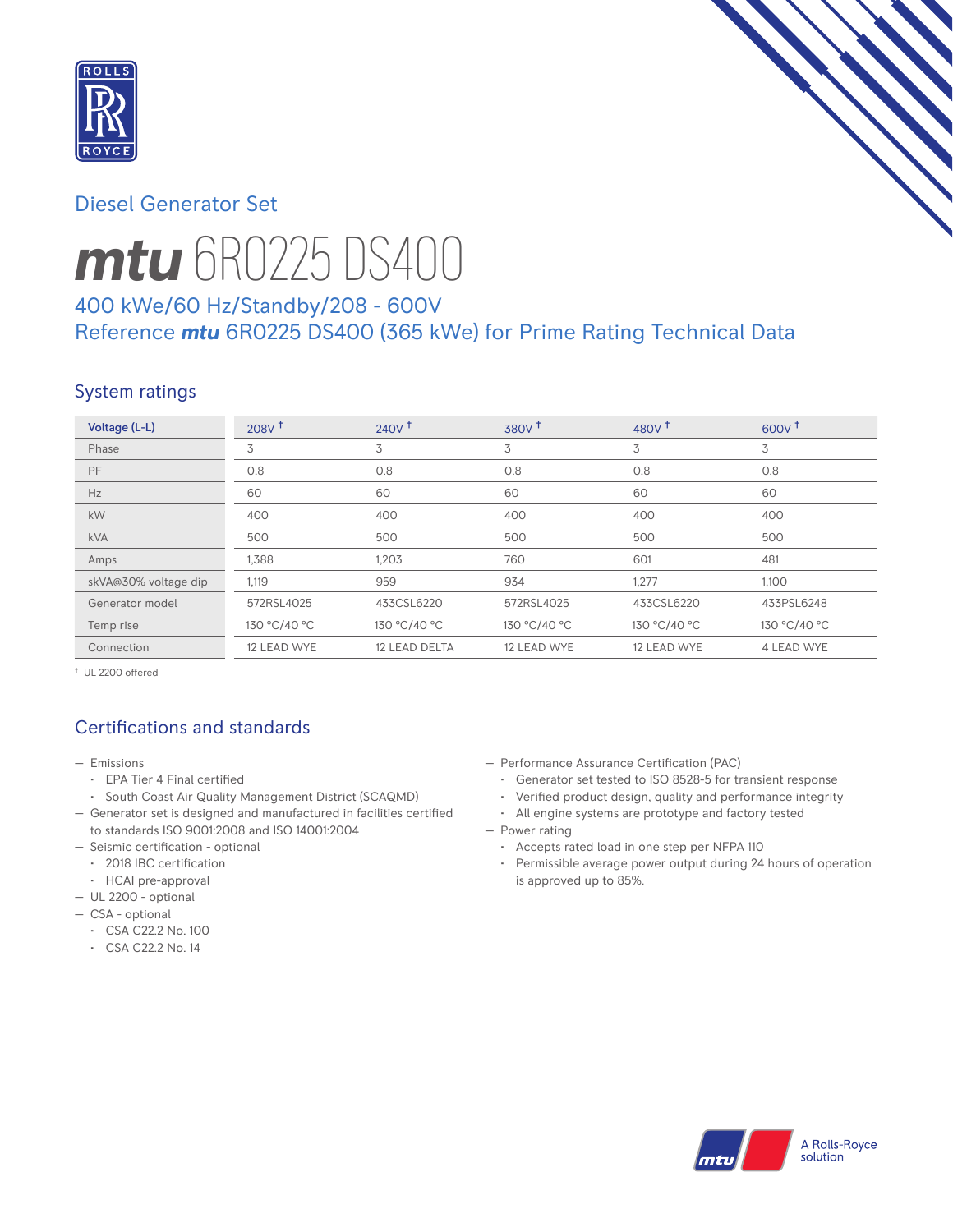## Standard features \*

- Single source supplier
- Global product support
- Two (2) Year/3,000 Hour Basic Limited Warranty
- 6135HFG06 diesel engine
	- 13.5 liter displacement
	- Common rail fuel injection
	- 4-cycle
- Engine-generator resilient mounted
- Complete range of accessories
- Cooling system
- Integral set-mounted
	- Engine-driven fan

## Standard equipment \*

#### Engine

- Air cleaner
- Oil pump
- Oil drain extension and shut-off valve
- Full flow oil filters
- Open crankcase ventilation
- Jacket water pump
- Thermostats
- Blower fan and fan drive
- Radiator unit mounted
- Electric starting motor 24V
- Governor electronic isochronous
- Base formed steel
- SAE flywheel and bell housing
- Charging alternator 24V
- Battery rack and cables
- Flexible fuel connectors
- Flexible exhaust connection
- EPA certified engine

#### **Generator**

- NEMA MG1, IEEE, and ANSI standards compliance for temperature rise and motor starting
- Sustained short circuit current of up to 300% of the rated current for up to 10 seconds
- Self-ventilated and drip-proof
- Superior voltage waveform
- Digital, solid state, volts-per-hertz regulator
- Brushless alternator with brushless pilot exciter
- 4 pole, rotating field
- 130 °C maximum standby temperature rise
- 1-bearing, sealed
- Flexible coupling
- Full amortisseur windings
- 125% rotor balancing
- 3-phase voltage sensing
- $\pm$  0.25% voltage regulation (570 frame) no load to full load
- $\pm$  1% voltage regulation (430 frame) no load to full load
- 100% of rated load one step
- 5% maximum total harmonic distortion
- Generator
	- Brushless, rotating field generator
	- 2/3 pitch windings
	- 300% short circuit capability with Permanent Magnet Generator (PMG)
		- ◊ PMG standard for 570 frame and larger
		- ◊ PMG optional for 430 frame and smaller
- Digital control panel(s)
	- UL recognized, CSA certified, NFPA 110
	- Complete system metering
	- LCD display

#### Digital control panel(s)

- Digital metering
- Engine parameters
- Generator protection functions
- Engine protection
- CANBus ECU communications
- Windows®-based software
- Multilingual capability
- Communications to remote annunciator
- Programmable input and output contacts
- UL recognized, CSA certified, CE approved
- Event recording
- IP 54 front panel rating with integrated gasket
- NFPA 110 compatible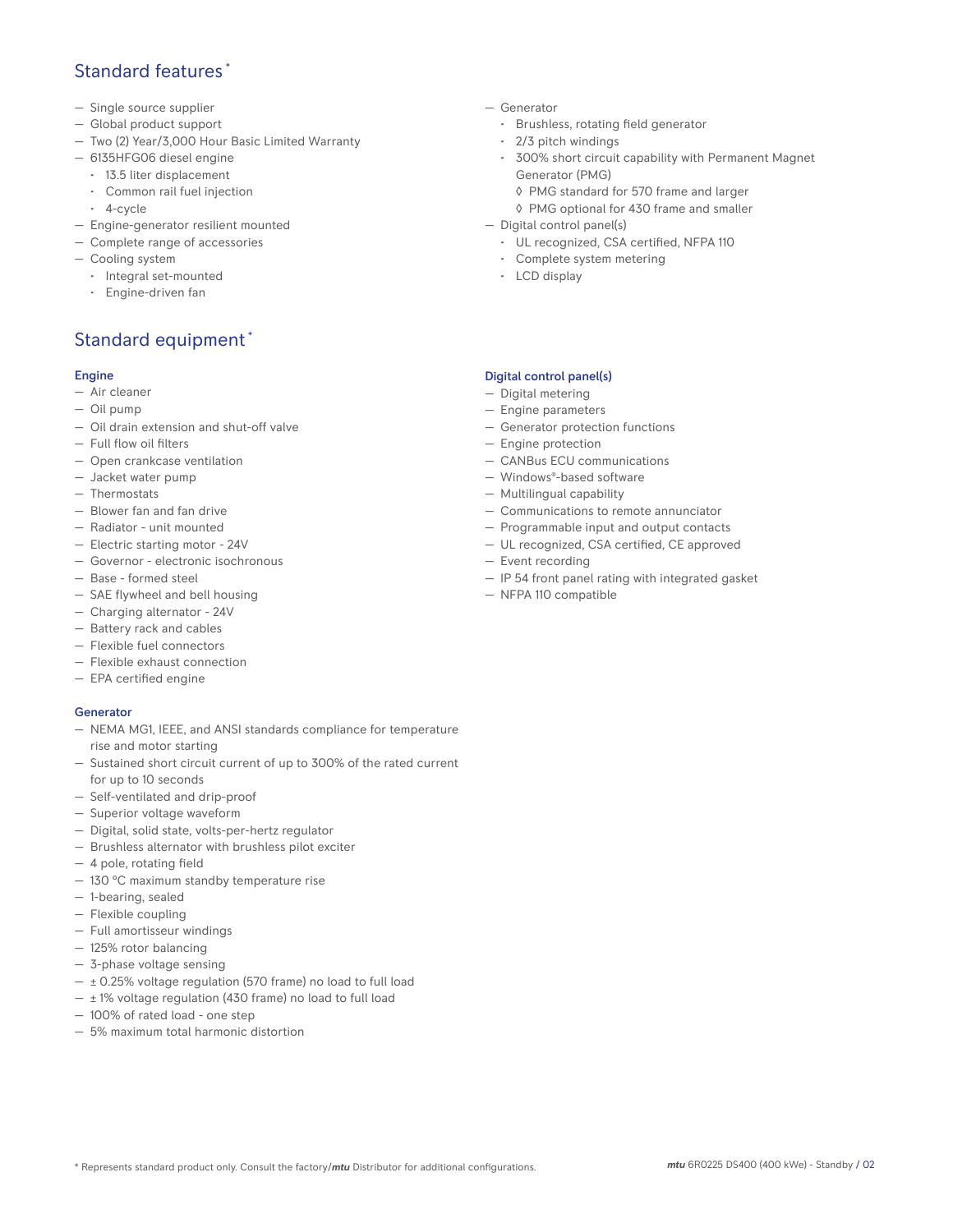## Application data

#### Engine

| Manufacturer                | John Deere  |
|-----------------------------|-------------|
| Model                       | 6135HFG06   |
| Type                        | 4-cycle     |
| Arrangement                 | 6-inline    |
| Displacement: $L (in3)$     | 13.5 (824)  |
| Bore: cm (in)               | 13.2(5.2)   |
| Stroke: cm (in)             | 16.5(6.5)   |
| Compression ratio           | 15.3:1      |
| Rated rpm                   | 1,800       |
| Engine governor             | <b>JDEC</b> |
| Maximum power: kWm (bhp)    | 473 (634)   |
| Steady state frequency band | ± 0.25%     |
| Air cleaner                 | dry         |
|                             |             |
|                             |             |

#### Liquid capacity

| Total oil system: L (gal)             | 48 (12.7)   |
|---------------------------------------|-------------|
| Engine jacket water capacity: L (gal) | 25(6.6)     |
| System coolant capacity: L (gal)      | 67.3 (17.8) |

#### Electrical

| Electric volts DC                                            | 24  |
|--------------------------------------------------------------|-----|
| Cold cranking amps under -17.8 $^{\circ}$ C (O $^{\circ}$ F) | 950 |
| Batteries: group size                                        | .31 |
| Batteries: quantity                                          |     |
|                                                              |     |

#### Fuel system

| Fuel supply connection size    | $-10$ JIC 37 $\degree$ female |
|--------------------------------|-------------------------------|
| Fuel return Connection size    | $-6$ JIC 37 $^{\circ}$ female |
| Maximum fuel Lift: m (ft)      | 2.4(7.9)                      |
| Recommended fuel               | diesel #2                     |
| Total fuel flow: L/hr (gal/hr) | 213.8 (56.48)                 |
|                                |                               |

#### Fuel consumption

| uut uundunpuun<br>At 100% of power rating: L/hr (gal/hr)<br>At 75% of power rating: L/hr (gal/hr)<br>At 50% of power rating: L/hr (gal/hr)                                                                                                                 | 115.8(30.6)<br>85 (22.5)<br>58.4 (15.4)             |
|------------------------------------------------------------------------------------------------------------------------------------------------------------------------------------------------------------------------------------------------------------|-----------------------------------------------------|
| <b>DEF</b> consumption<br>At 100% of power rating: L/hr (gal/hr)<br>At 75% of power rating: L/hr (gal/hr)<br>At 50% of power rating: L/hr (gal/hr)                                                                                                         | 3.59(0.95)<br>2.55(0.67)<br>1.69(0.45)              |
| Cooling - radiator system<br>Ambient capacity of radiator: °C (°F)<br>Maximum restriction of cooling air: intake<br>and discharge side of radiator: kPa (in. H <sub>2</sub> O)<br>Water pump capacity: L/min (gpm)<br>Heat rejection to coolant: kW (BTUM) | 50 (122)<br>0.124(0.5)<br>727 (192)<br>279 (15,881) |
| Heat rejection to air to air: kW (BTUM)<br>Heat radiated to ambient: kW (BTUM)<br>Fan power: kW (hp) +                                                                                                                                                     | 144 (8,196)<br>48.1 (2,735)<br>19.9(26.7)           |
| <sup>†</sup> Open power unit                                                                                                                                                                                                                               |                                                     |
| Air requirements<br>Aspirating: *m <sup>3</sup> /min (SCFM)<br>Air flow required for radiator<br>cooled unit: *m <sup>3</sup> /min (SCFM) *                                                                                                                | 36 (1,271)<br>669.9 (23,658)                        |
| Remote cooled applications; air flow required for<br>dissipation of radiated generator set heat for a<br>maximum of 25 °F rise: *m <sup>3</sup> /min (SCFM)                                                                                                | N/A                                                 |
| * Air density = $1.184$ kg/m <sup>3</sup> (0.0739 lbm/ft <sup>3</sup> )<br><sup>†</sup> Open power unit                                                                                                                                                    |                                                     |
| <b>Exhaust system</b><br>Gas temperature (stack): °C (°F)<br>Maximum gas temperature during regeneration: °C (°F)                                                                                                                                          | 527 (981)<br>727 (1.341)                            |

| Gas temperature (stack): °C (°F)                     | 527 (981)   |
|------------------------------------------------------|-------------|
| Maximum gas temperature during regeneration: °C (°F) | 727 (1.341) |
| Gas volume at stack temperature: $m^3/m$ in (CFM)    | 60 (2.119)  |
| Maximum allowable back pressure at                   |             |
| outlet of aftertreatment: kPa (in. H <sub>2</sub> O) | 2.6(10.5)   |